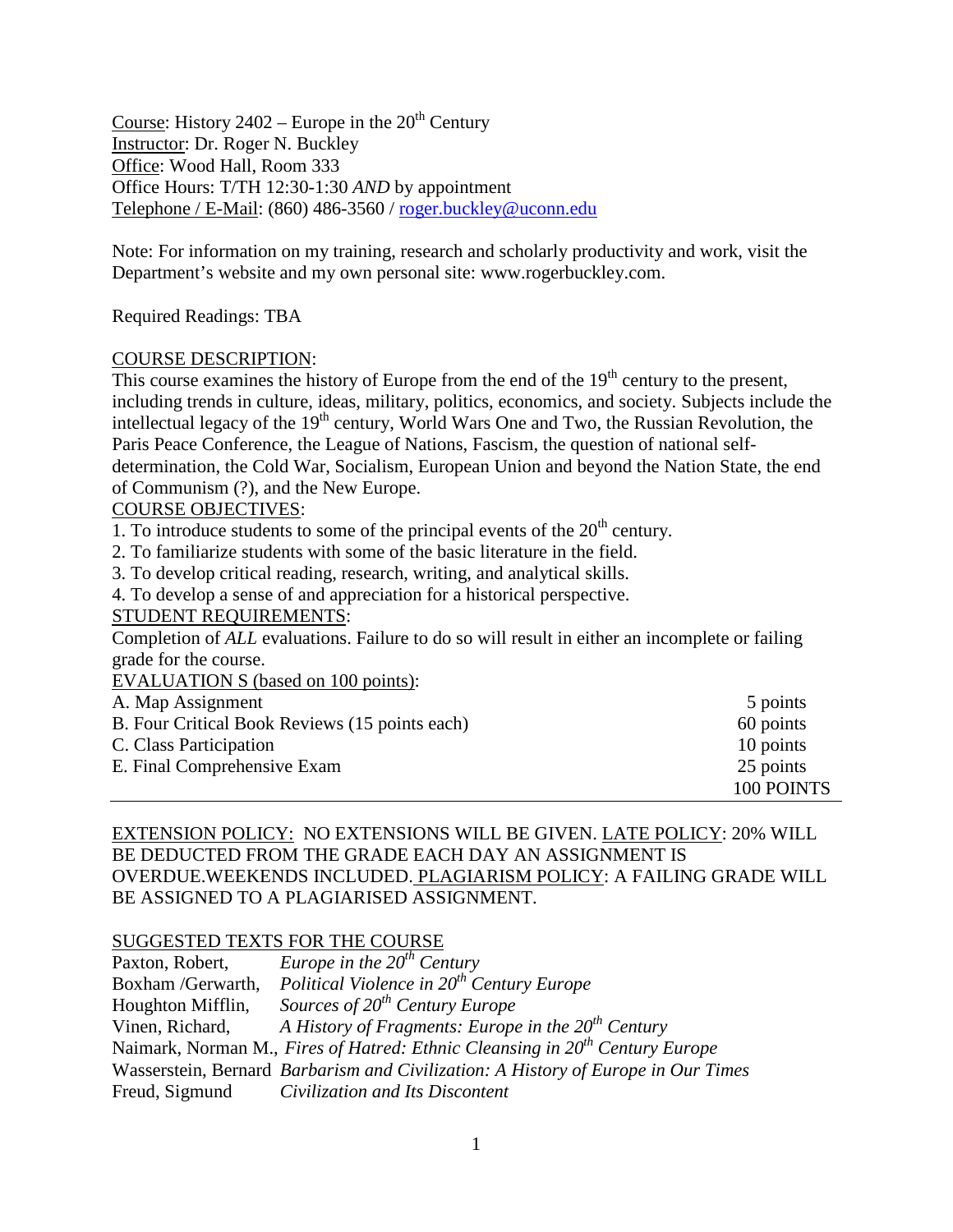Topic: The Legacy of the 19<sup>th</sup> Century

# Suggested Readings:

| Ardrey, Robert,       | African Genesis; A Personal Investigation into the Animal |
|-----------------------|-----------------------------------------------------------|
|                       | Origins and Nature of Man                                 |
| Porter and Rogers,    | The Oxford History of the British Empire, Vol. III: The   |
|                       | Nineteenth Century                                        |
| Blanning, T.C.W.,     | The Nineteenth Century                                    |
| Tuchman, Barbara,     | The Proud Tower                                           |
| Ten, C.L., ed.,       | The Nineteenth Century                                    |
| Lorenz, Konrad,       | On Aggression                                             |
| Langer, William,      | <b>European Alliances and Alignments</b>                  |
| Barnett, Lincoln,     | The Universe and Dr. Einstein                             |
| Freud, Sigmund,       | Civilization and Its Discontents                          |
| Hayes, Carlton,       | A Generation of Materialism, 1871-1900                    |
| Darwin, Charles,      | The Origin of Species                                     |
| Arendt, Hannah,       | The Origins of Totalitarianism                            |
| Graves, Sally,        | A History of Socialism                                    |
| Shaw, George Bernard, | The Intelligent Woman's Guide to Socialism, Capitalism,   |
|                       | Sovietism, & Fascism                                      |
| Manchester, William,  | The Arms of Krupp, 1587-1968                              |
|                       |                                                           |

- 1. Opposing views of the legacy of the  $19<sup>th</sup>$  century: Spencer vs. Spendler.
- 2. Achievements (progress) in the  $19<sup>th</sup>$  century appeared to vindicate the philosophy of progress. What were these?
- 3. Henry Steele Commager talks about a "haze" being drawn over the Victorian era. What caused the "bright hopes" of the 19<sup>th</sup> century to be so "ruthlessly shattered"?
- 4. Some specific dimensions of the coming trauma:
	- a. militarism
	- b. economic imperialism
	- c. social Darwinism/racism
	- d. nationalism
	- e. new philosophical and scientific discoveries
	- f. war gaming
- 5. Comments/observations.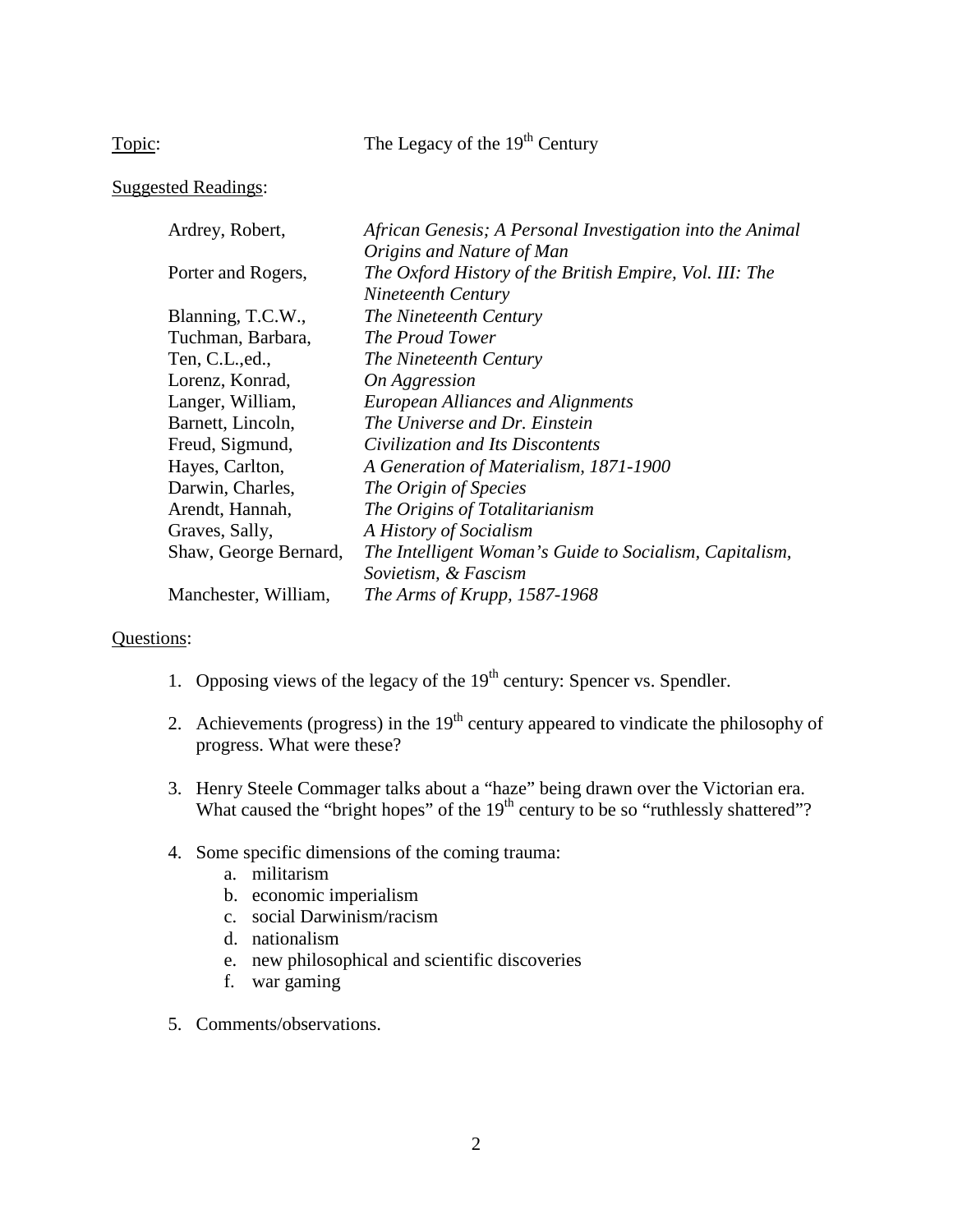| Topic:                                      | World War One                                         |
|---------------------------------------------|-------------------------------------------------------|
| <b>Suggested Readings:</b>                  |                                                       |
| Clark, Christopher,                         | The Sleep Walkers: How Europe Went to War in 1914     |
| MacMillam, Margaret                         | The War that Ended Peace: The Road to 1914            |
| Keegan, John,                               | The First World War                                   |
| Barbusse, Henri                             | <b>Under Fire</b>                                     |
| Hemingway, Ernest                           | A Farewell to Arms                                    |
| Juenger, Ernst                              | <b>Storm of Steel</b>                                 |
| Clark, Alan                                 | The Donkeys                                           |
| Joll, James,                                | The Origins of the First World War                    |
| Graves, Robert,                             | Good-Bye to All That                                  |
| Morpurgo, Michael                           | War Horse                                             |
| Tuchman, Barbara,                           | The Guns of August & he Zimmermann Telegram           |
| Edmonds, Charles,                           | A Subaltern's War                                     |
| Winter, Jay, ed.                            | The Cambridge History of the First World War, 2 vols. |
| Fischer, Fritz,                             | Germany's Arms in the First World War                 |
| Liddell Hart, B. H.,                        | The War in Outline, 1914-1918                         |
| Wheeler-Bennett, J. W., The Forgotten Peace |                                                       |
| Gilbert, Martin                             | The First World war                                   |
| Questions:                                  |                                                       |
| 1. Causes of the War:                       |                                                       |
| system of alliances                         |                                                       |

- militarism
- jingoistic press
- nationalism
- cult of violence
- German weltanschauung
- 2. The War:
	- attitudes toward the war
	- total war
	- war of attrition
		- o –Battles of the Somme and Verdun (1916)
	- "war of position"
	- American intervention
	- Russian Revolution
- 3. Wilson's Fourteen Points
	- Principle of national self determination
- 4. Peace Treaties/Treaty of Versailles
- 5. Germany and the Treaty:
	- a. European territorial losses
	- b. colonial settlement
	- c. disarmament
	- d. reparations
- 6. Cost of World War One:
- 7. Consequences. victory or peace?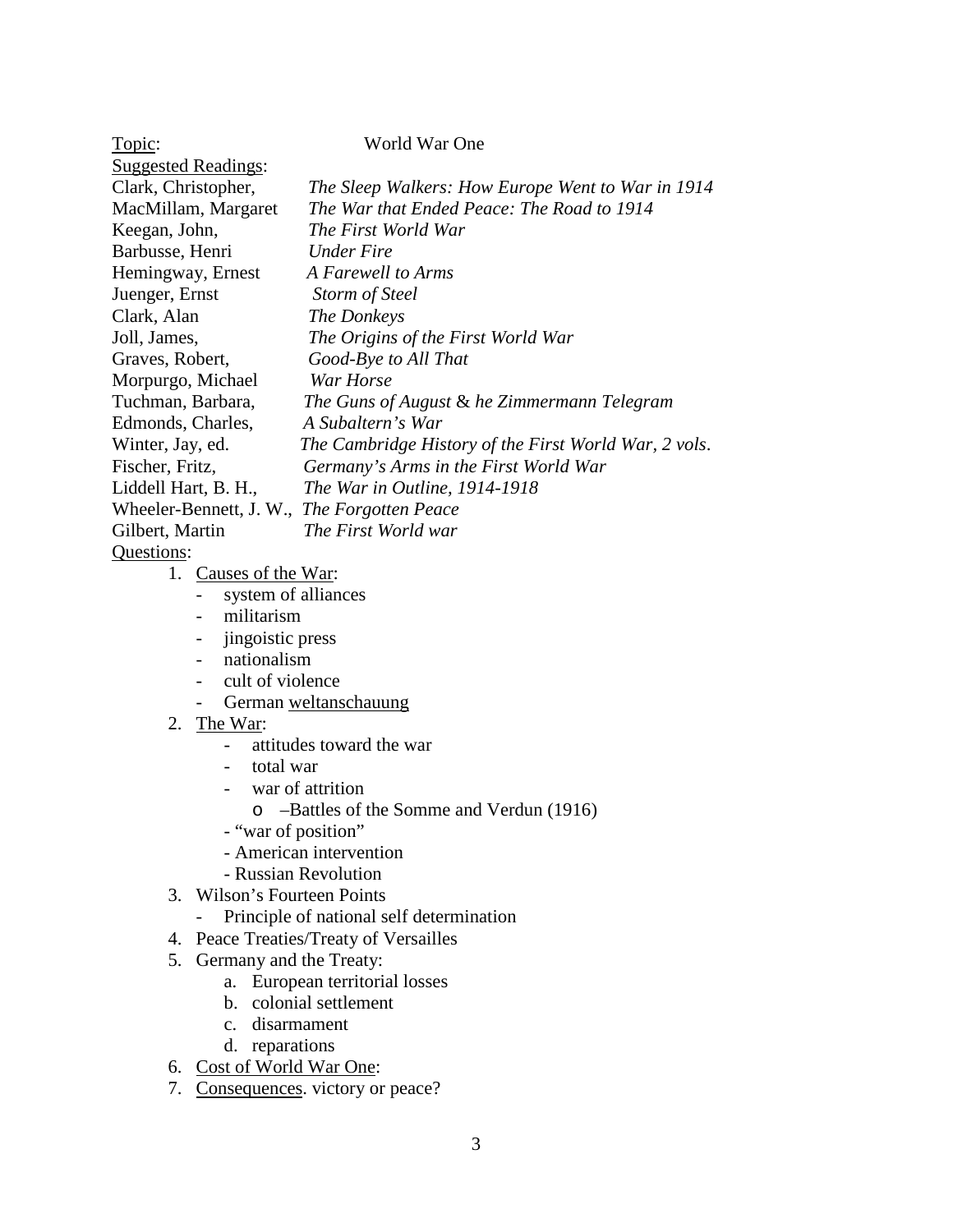| Topic: |                            | The Russian Revolution                                       |
|--------|----------------------------|--------------------------------------------------------------|
|        | <b>Suggested Readings:</b> |                                                              |
|        | Seton-Watson, H.,          | The Decline of Imperial Russia, 1855-1914                    |
|        | Figes, Orlando,            | A Peoples Tragedy: The Russian Revolution 1891-1924          |
|        | Masaryk, T. G.,            | The Spirit of Russia (2 vols.)                               |
|        | Pipes, Richard             | The Russian Revolution                                       |
|        | Carr, E. H.,               | Dostoevsky, 1821-1881                                        |
|        | Wolfe, B. D.,              | Three Who Made a Revolution                                  |
|        | Fischer, L. F.,            | The Life of Lenin                                            |
|        | Fitzpatrick, Sheila        | The Russian Revolution                                       |
|        | Deutscher, Isaac,          | Stalin: A Political Biography                                |
|        |                            | The Prophet Armed: Trotsky 1879-1921                         |
|        | Trotsky, Leon,             | History of the Russian Revolution                            |
|        | Kerensky, Alexander,       | The Catastrophe                                              |
|        |                            | "REBELLION IS A SACRED FLAME. WITHOUT IT THE WORLD WOULD NOT |
|        | EVOLVE" - A Norwegian poet |                                                              |

- 1. Background to the Russian Revolution
- 2. The Revolution of 1917:
	- a. March Revolution
	- b. November Revolution
	- c. description of the Revolution
	- d. civil war 1918-1922
- 3. Soviet State:
	- a. ideology
	- b. government
	- c. elitist party
- 4. The economics of the Soviet State: centrally planned economy
	- a. Lenin's NEP
	- b. Stalin's First Five Year Plan: 1928-1932
	- c. collectivization of agriculture
	- d. industry
- 5. Communism's Appeal
- 6. Impact of the Revolution
	- a. On the communist party
	- b. New era of ruthlessness
	- c. On socialist movements
	- d. On "Third World"/developing nations
	- e. On the social sciences and humanities
	- f. Cold War
	- g. Culture: Socialist Realism
- *7.* Grossman's, ed.,*The God that Failed*
- 8. Is there a future for communism?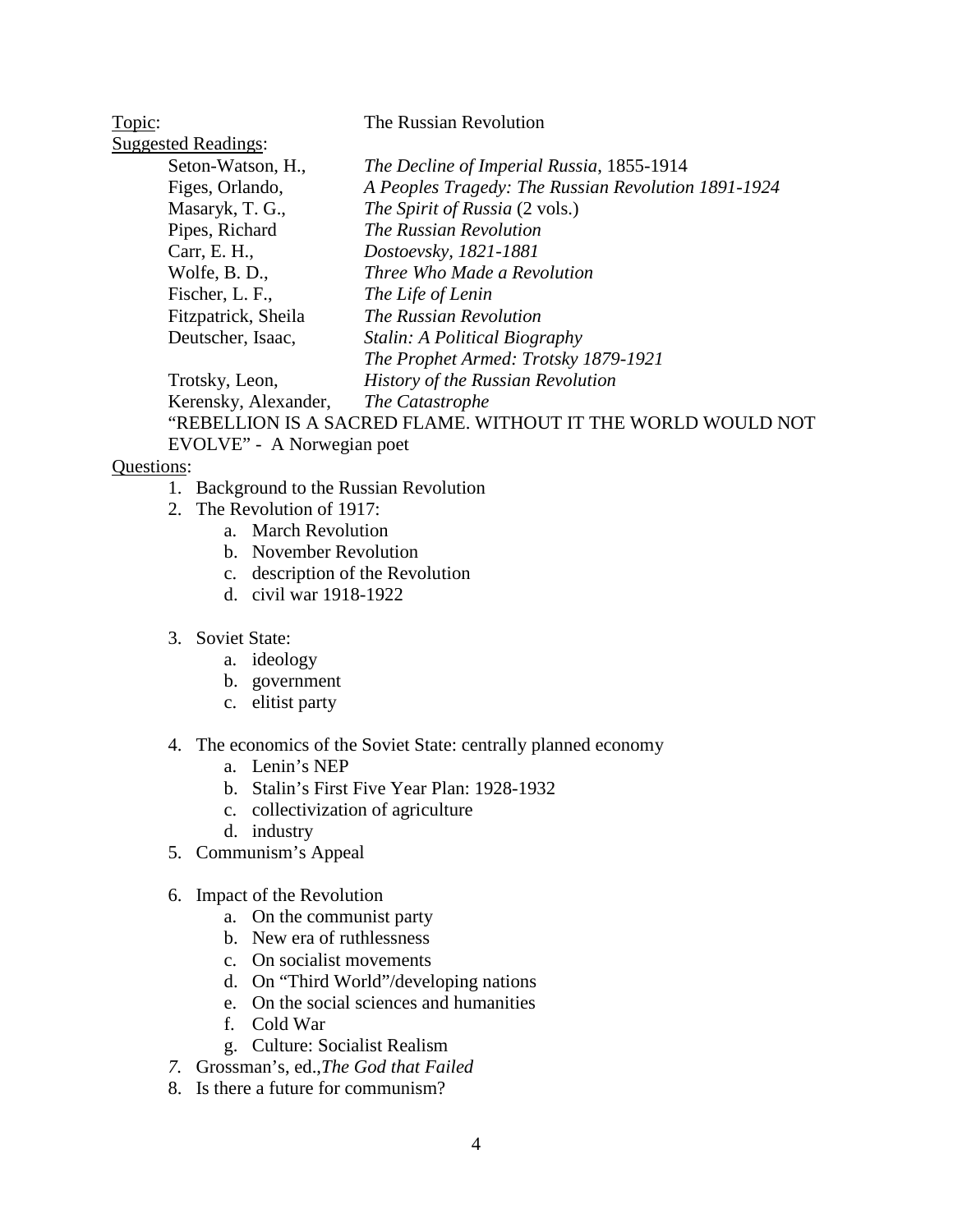Topics: The Paris Peace Conference: The Mandates and The Question of National Self-Determination

| <b>Suggested Readings:</b> |                                                                |
|----------------------------|----------------------------------------------------------------|
| Henig, Ruth,               | Versailles and After: 1919-1933                                |
| Nicolson, Harold,          | Peacemaking 1919                                               |
| Temperley, Harold          | A History of the Peace Conference of Paris                     |
| Mayer, Arno,               | Politics and Diplomacy of Peacemaking                          |
| Hyamson, Albert M,         | Palestine under the Mandate, 1920-1948                         |
| Logan, Rayford W.          | The African Mandates in World Politics                         |
| Hall, H. Duncan,           | Mandates, Diplomacies and Trusteeship                          |
| Seton-Williams             | Britain and the Arab States: A Survey of Anglo-Arab Relations, |
|                            | 1920-1948                                                      |
| Macmillan, Margaret        | Paris 1919: Six Months that Changed the World                  |
| Anderson, Scott            | Lawrence in Arabia: War, Deceit, Imperial Folly and the        |
|                            | Making of the Middle East                                      |

## Questions:

- 1. Self-Determination:
	- a. What is it?
	- b. Its origins?
	- c. What problems attended the implementation of the principle?
	- d. Is the application of this principle always realizable?

## 2. The Mandate System:

- a. the problems
- b. complications
	- 1. McMahon-Hussein Correspondence 1915
	- 2. Secret Treaty of London 1915
	- 3. Sykes-Picot Agreement 1916
	- 4. Balfour Declaration: the full text
	- 5. Population of Palestine 1922
	- 6. Arab Nationalism
	- 7. Zionism
	- 8. Wilson's 14 points Twelfth point
	- 9. Pro-American sentiments of the Arabs
- c. solution: "A", "B", "C" Mandates
- d. operations of the system
- e. assessment: "The Big Loot"
- f. consequences war, etc.
- 3. T.E. Lawrence a. *Seven Pillars of Wisdom*, 1926

b.FILM: "A Dangerous Man (1992)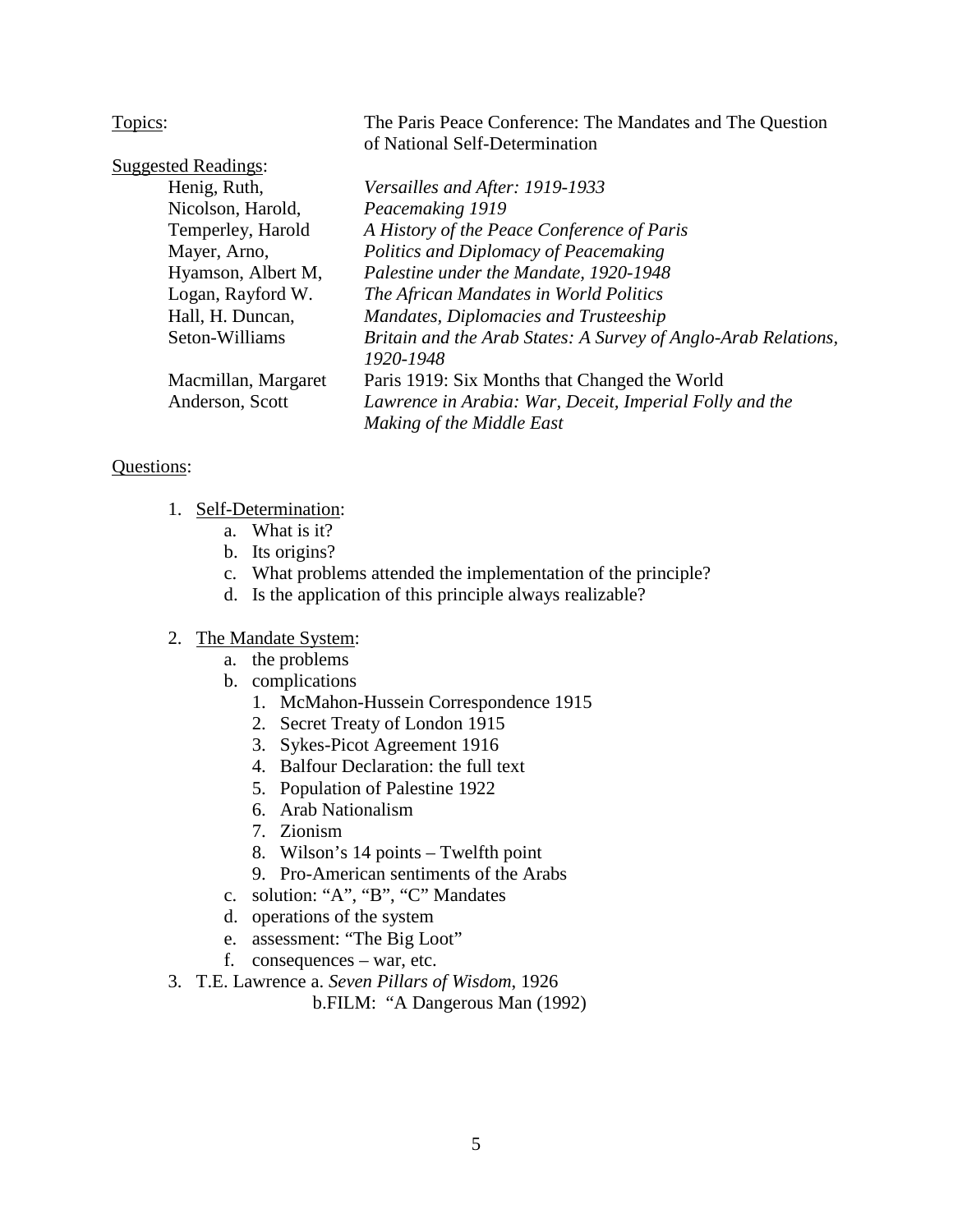Topic: Experiment in International Organization - The League of Nations

## Suggested Readings

| Henig, Ruth        | Versailles and After, 1919-1933                                |
|--------------------|----------------------------------------------------------------|
| Egerton, George    | Great Britain and the Creation of the League of Nations        |
| Walters, F. P.,    | A History of the League of Nations (2 vols.)                   |
| Kueh and Dunn      | Keeping the Covenant: American Internationalists and the       |
|                    | League of Nations 1920-1039                                    |
| Miller, D. H.,     | Handbook of the League of Nations                              |
| League of Nation's | Statistical Yearbook & Armaments Yearbook, etc.                |
| Carr, Edward       | Twenty Years Crisis 1919-1939                                  |
| Lodge, H. C.,      | The Senate and the League of Nations                           |
|                    | Shotwell, J. T. and M. S., Lessons on Security and Disarmament |
| Burkman, Thomas    | Japan and the League of Nations                                |

### Questions:

- 1. What is your assessment of international organizations like the League of Nations and the United Nations? Why?
- 2. Should power be equally divided among all members in international organizations like the League of Nations and the United Nations?

If not, then on what basis?

- 3. Background (Structure of the League):
	- a. Why did the League come into existence?
	- b. What links did it have with the  $19<sup>th</sup>$  century?
	- c. The League Covenant: what was it and what were some of its chief articles?
	- d. Structure? Describe the league in terms of:
		- 1. membership
		- 2. organization
		- 3. voting
- 4. The USSR and the US and the League: what policies did these states follow regarding the League? Why? Significance?
- 5. Analysis:
	- a. Upon what assumptions was the League founded?
	- b. Weakness:
		- 1. according to Hans Morgenthau
		- 2. Why did the sanctions fail?
		- 3. What were the conflicting British and French views of the League?
- 6. What were some of the other functions of the League (assessment)?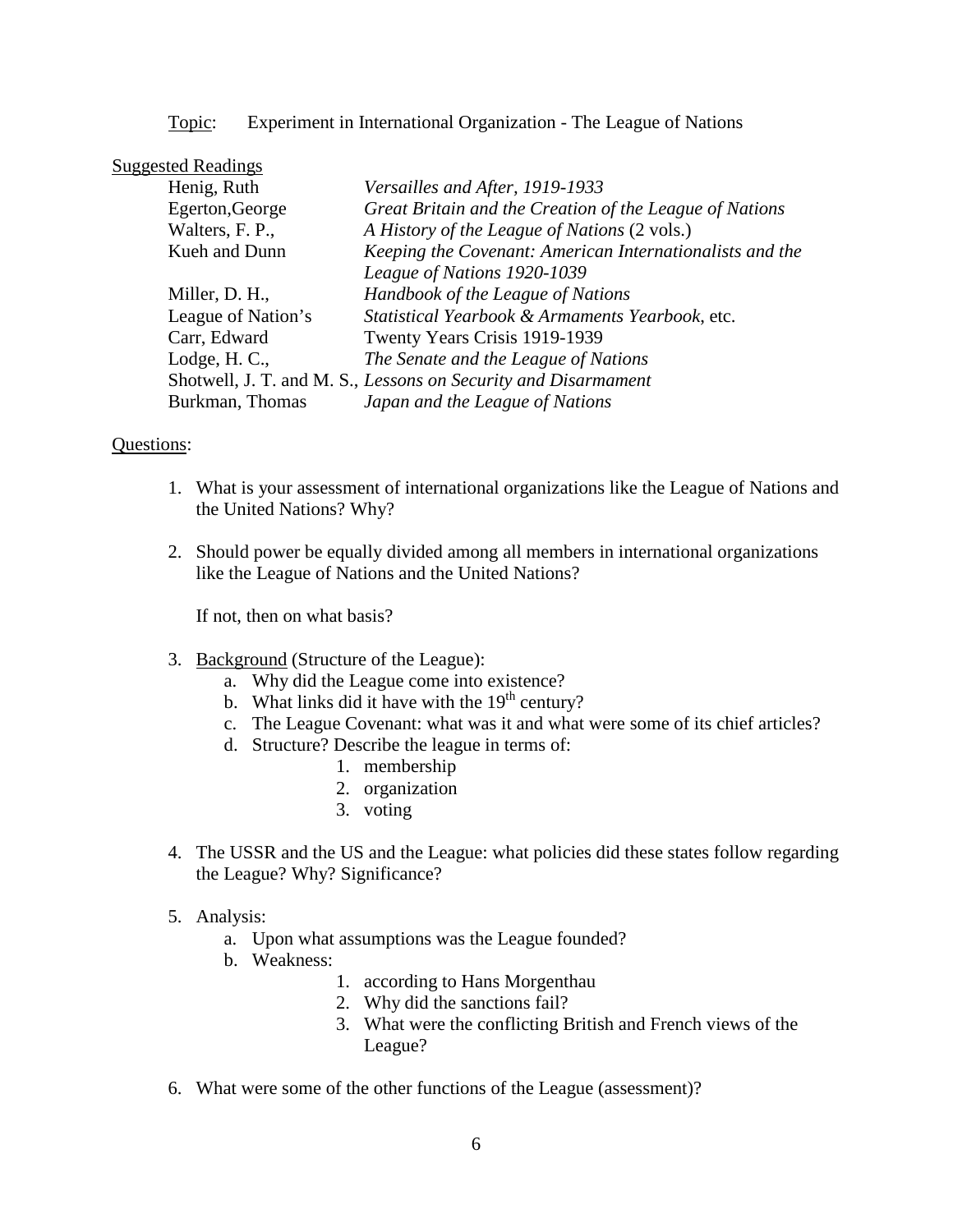| Topic: |                            | The Search for Stability and Security in the 1920s                    |
|--------|----------------------------|-----------------------------------------------------------------------|
|        | <b>Suggested Readings:</b> |                                                                       |
|        | Peukert, Detlev            | The Weimar Republic                                                   |
|        | Bosworth, J.B.,            | Mussolini's Italy: Life Under the Fascist Dictatorship, 1915-45       |
|        | Carr, Edward,              | The Twenty Years' Crisis, 1919-1939                                   |
|        | Medlicott, W. N.,          | British Foreign Policy Since Versailles, 1919-1963                    |
|        | Antonius, George,          | The Arab Awakening: The Story of the Arab National                    |
|        |                            | Movement                                                              |
|        | Jordan, W. M.,             | Great Britain, France and the German Problem, 1918-1939               |
|        | Paxton,                    | The Anatomy of Fascism                                                |
|        | Stresemann, Gustav,        | Gustav Stresemann: His Diaries, Letters and Papers (3 vols.)          |
|        | Craig, Gordon,             | The Politics of the German Army                                       |
|        | Seton-Watson, H.,          | Eastern Europe Between the Wars 1918-1941                             |
|        | Steiner, Zara              | The Lights the Failed: European International History, 1919-          |
|        |                            | 1933                                                                  |
|        | Munro, Dana,               | The United States and the Caribbean Republics, 1921-1933              |
|        | Storry, Richard,           | A History of Modern Japan,                                            |
|        | Rurvey, Malcolm            | The Filming of Modern Life: European Avant-Garde Film in<br>the 1920s |

## Questions:

- 1. What were the main foreign policy objectives of each of the following:
	- a. England
	- b. France cordon sanitaire, etc.
	- c. Germany Gleichberechtigung
	- d. Italy
	- e. Russia
	- f. United States
	- g. Japan

2. The German Problem:

- a. Germany's central position and Bismarck legacy
- b. What were the British and French positions vis-à-vis Germany? Why? Significance?
- c. What was the question surrounding reparations?
- d. What was the Ruhr episode? Significance?
- e. What were the Dares and Young Plans? Significance?
- 3. What is collective security? And what was the "era" or "spirit" of Locarno?
- 4. Disarmament:
	- a. What makes disarmament a problem?
	- b. Is disarmament possible?
	- c. What disarmament successes were registered during the 1920s?
	- d. What is the future of disarmament efforts?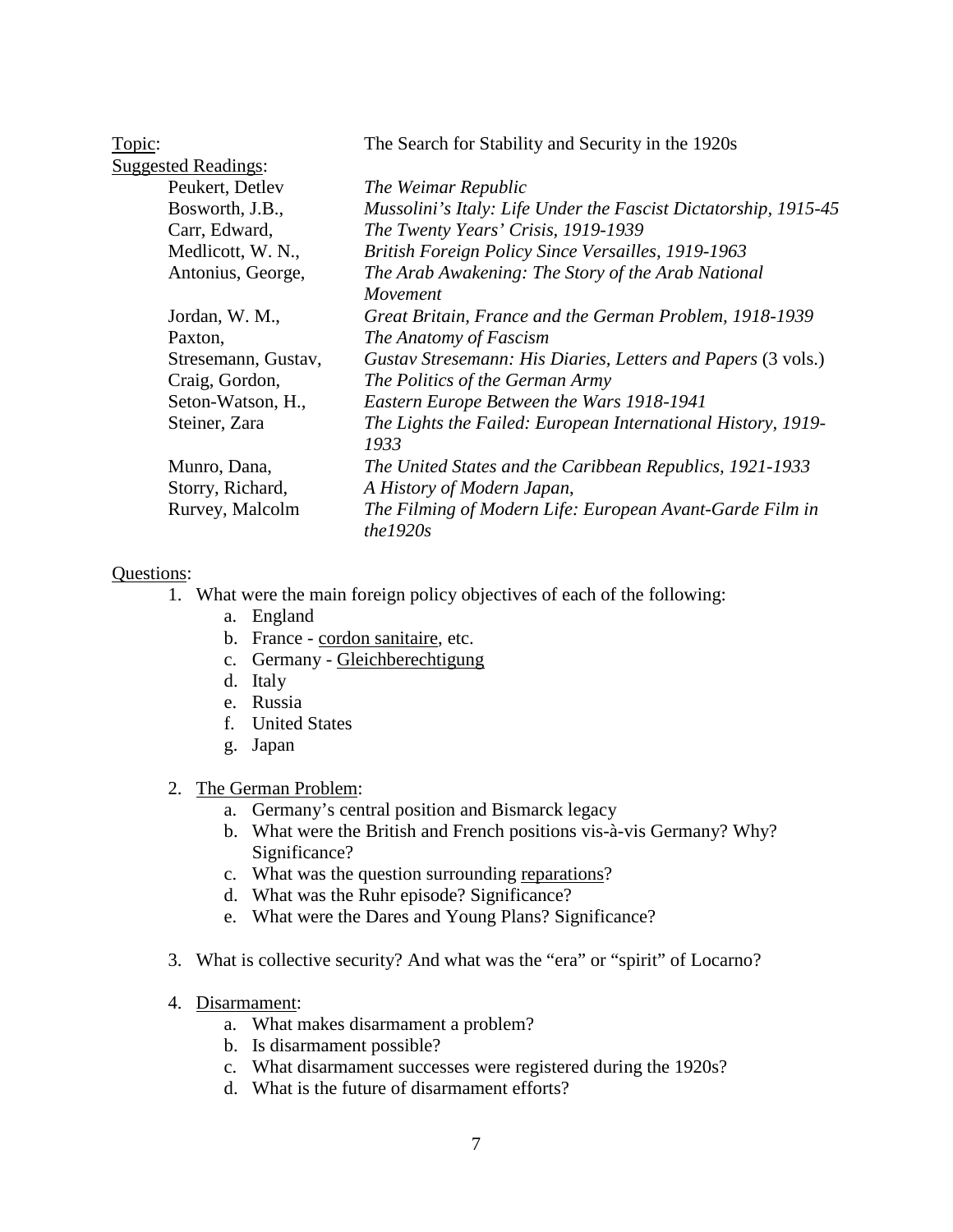Topic: Features of German Fascism

| <b>Suggested Readings:</b> |                                                           |
|----------------------------|-----------------------------------------------------------|
| Duelffer, Josh             | Nazi Germany, 1933-1945: Faith and Annihilation           |
| Brady, Robert              | Spirit and Structure in German Fascism                    |
| Hitler, Adolf,             | Mein Kampf                                                |
| Meinecke, F.,              | The German Catastrophe                                    |
| Eyck, E.,                  | A History of the Weimar Republic (2 vols.)                |
| Herzog, Dagmar             | Sexuality and German Fascism                              |
| Bullock, Alan,             | Hitler: A Study in Tyranny                                |
| Benz, Wolfgang             | A Concise History of the Third Reich                      |
| Waite, R. G. L.,           | Vanguard of Nazism: The Free Corps of Movement in Postwar |
|                            | Germany, 1918-1923                                        |
| Wheeler-Bennett, J. W.,    | The Nemesis of Power: The German Army in Politics, 1918-  |
|                            | 1945                                                      |
| Shirer, William L.,        | The Rise and Fall of the Third Reich                      |
| Manchester, William,       | The Arms of Krupp, 1587-1968                              |
| Speer, Albert,             | Inside the Third Reich                                    |
| Crew, David                | Hitler and the Nazis: A History in Documents              |
| Tetens, T. H.,             | The New Germany and the Old Nazis                         |

- 1. Idea of Progress: Ancient Greeks Primal Perfection
- 2.  $20<sup>th</sup>$  Century as the century of extremism: evidence
- 3. Hitler: brief biography and key dates/events
- 4. Definition of fascism
- 5. Basic concepts of the Nazi state: "Volk" "Partei" Fuehrer
- 6. Ideological content of German fascism
	- a. Organicist or corporate concept of the state
	- b. Philosophical idealism
	- c. Idealization of "manly"
	- d. Hostility to corporate or monopoly capitalism
	- e. Resentment of mass democracy
	- f. Elitist conception of political and social leadership
	- g. Racism
	- h. Imperialism
	- i. militarism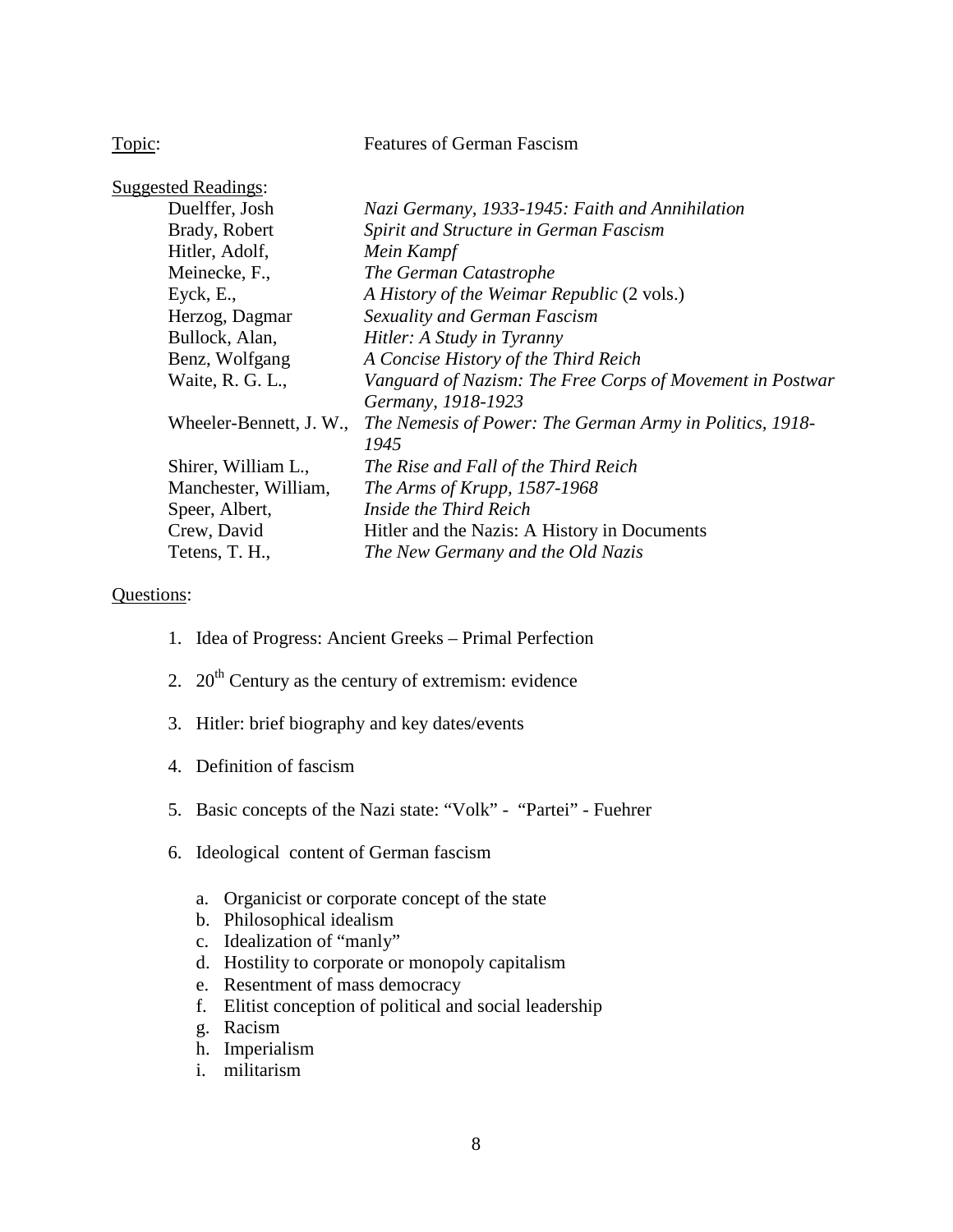Topic: World War Two: An Appraisal

### Suggested Readings:

|                         | Karner and Mertens, eds. The Use and Abuse of Memory: Interpreting World War Two |
|-------------------------|----------------------------------------------------------------------------------|
|                         | in Contemporary European Politics                                                |
| Zinn, Howard,           | World War Two: A Peoples' War                                                    |
| Heartfield, James       | Unpatriotic History of the Second World War                                      |
| Hatfield, James         | World War as a Class War                                                         |
| Taylor, A. J. P.,       | The Origins of the Second World War                                              |
| Louis, William R.,      | The Origins of the Second World War: A. J. P. Taylor and His                     |
|                         | Critics                                                                          |
| Rowse, A. L.,           | Appeasement: A Study in Political Decline, 1933-39                               |
| Thomas, Hugh,           | The Spanish Civil War                                                            |
| Craig and Gilbert,      | <i>The Diplomats, 1919-1939 (2 vols.)</i>                                        |
| Wheeler-Bennett, J. W., | The Nemesis of Power: The German Army in Politics, 1918-                         |
|                         | 1945                                                                             |
| Rowe, Vivian,           | The Great Wall of France                                                         |
|                         |                                                                                  |

# Questions: Niall Ferguson's Film "THE WAR OF THE WORLD: A NEW HISTORY OF THE  $20^{TH}$  CENTURY"

- 1. Niall Ferguson
- 2. Ex. The Hundred Years War 1337-1453 - Origin of the phrase
- 3. Ex." World War One" and "World War Two" or the "German Wars"
	- See Michael Palmer's *German Wars: A Concise History, 1859-1945*
- 4. Questions on the film
	- a. What is Ferguson's central thesis?
	- b. What evidence does he base it on?
- 5. Why is historical interpretation important?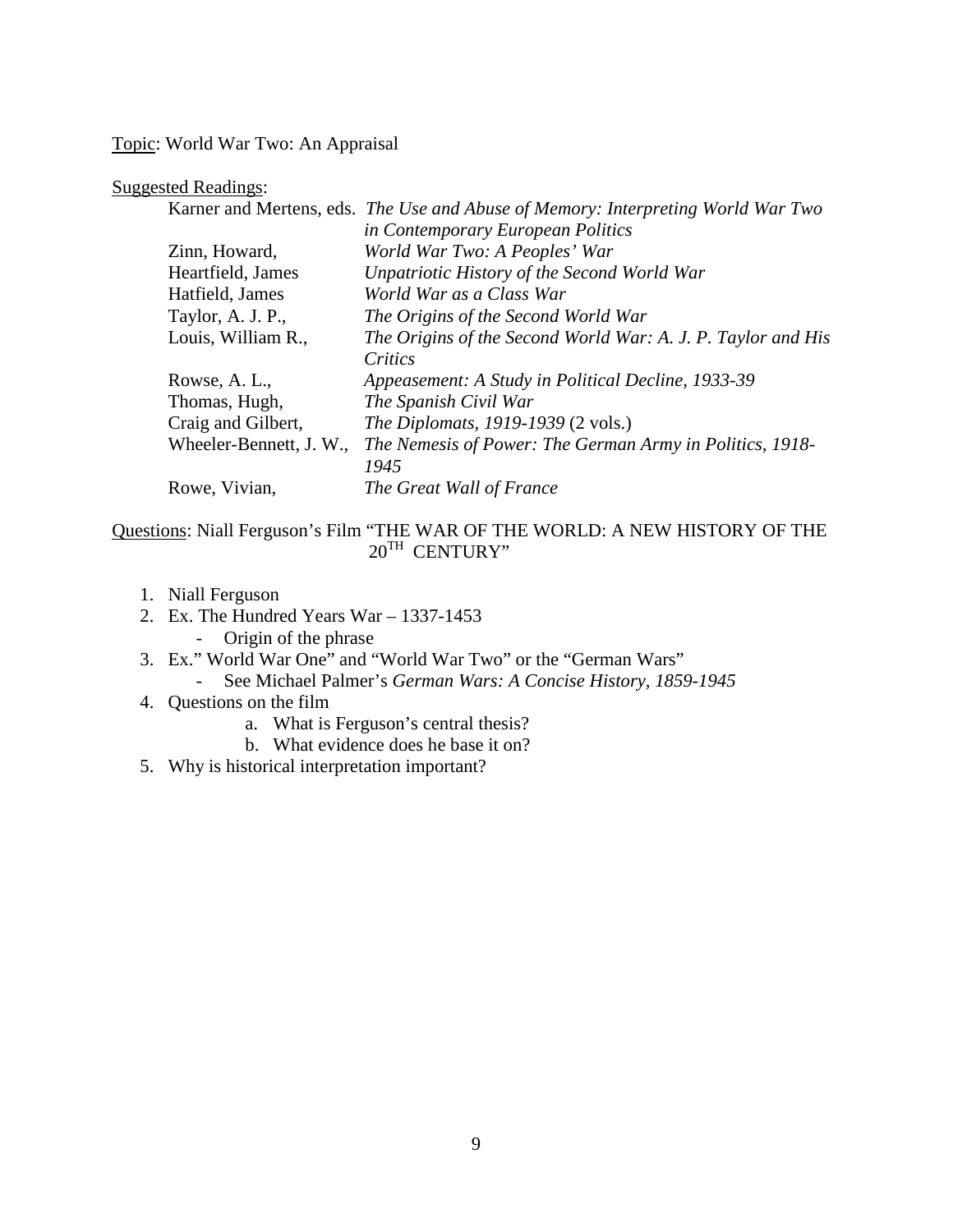Topic: The Cold War - Aspects

# Suggested Readings:

| Calvocoressi and Wint, | <b>Total War</b>                                           |
|------------------------|------------------------------------------------------------|
| LaFeber, Walter,       | America, Russia and the Cold War, 1945-1975                |
| Paterson, Thomas,      | The Origins of the Cold War                                |
| Halle, Louis,          | The Cold War as History                                    |
| Fedder, E. H.,         | <b>NATO</b>                                                |
| Stoessinger, John,     | The United Nations and the Superpowers                     |
| Allison, Graham,       | Essence of Decision: Explaining the Cuban Missile Crisis   |
| Feis, Herbert,         | From Trust to Terror: The Onset of the Cold War, 1945-1950 |
| Kolko, G.,             | Politics of War                                            |
| Neumann, W. L.,        | Making the Peace, 1941-1945: The Diplomacy of the Wartime  |
|                        | Conferences                                                |
| Shulman, Marshall,     | Beyond the Cold War                                        |
| Rummel, R. J.,         | Peace Endangered: Reality of Detente                       |
|                        |                                                            |

Film: *Cuban Missile Crisis*

- 1. What is the consensus of opinion among historians concerning the impact of World War Two?
- 2. Meaning of the Cold War
- 3. Origin of the Phrase
- 4. Beginnings?
	- $\overline{a}$ . 19<sup>th</sup> Century?
	- b. 1917-1939?
	- c. 1939-1945?
	- d. 1945-1947?
- 5. Causes views:
	- a. Arthur Schelsinger, Jr.
	- b. Melvin Croan
	- c. Williams A. Williams
	- d. Gaddis Smith
	- e. Gabriel and Joyce Kolko
	- f. Robert Tucker
- 6. Chronology of some important Cold War events
- 7. Foreign aid as a diplomatic weapon
	- a. def. b. types c. examples: the Russian loan request, Marshall Plan aid
- 8. Development of the Cold War
- 9. Beyond the Cold War Detente?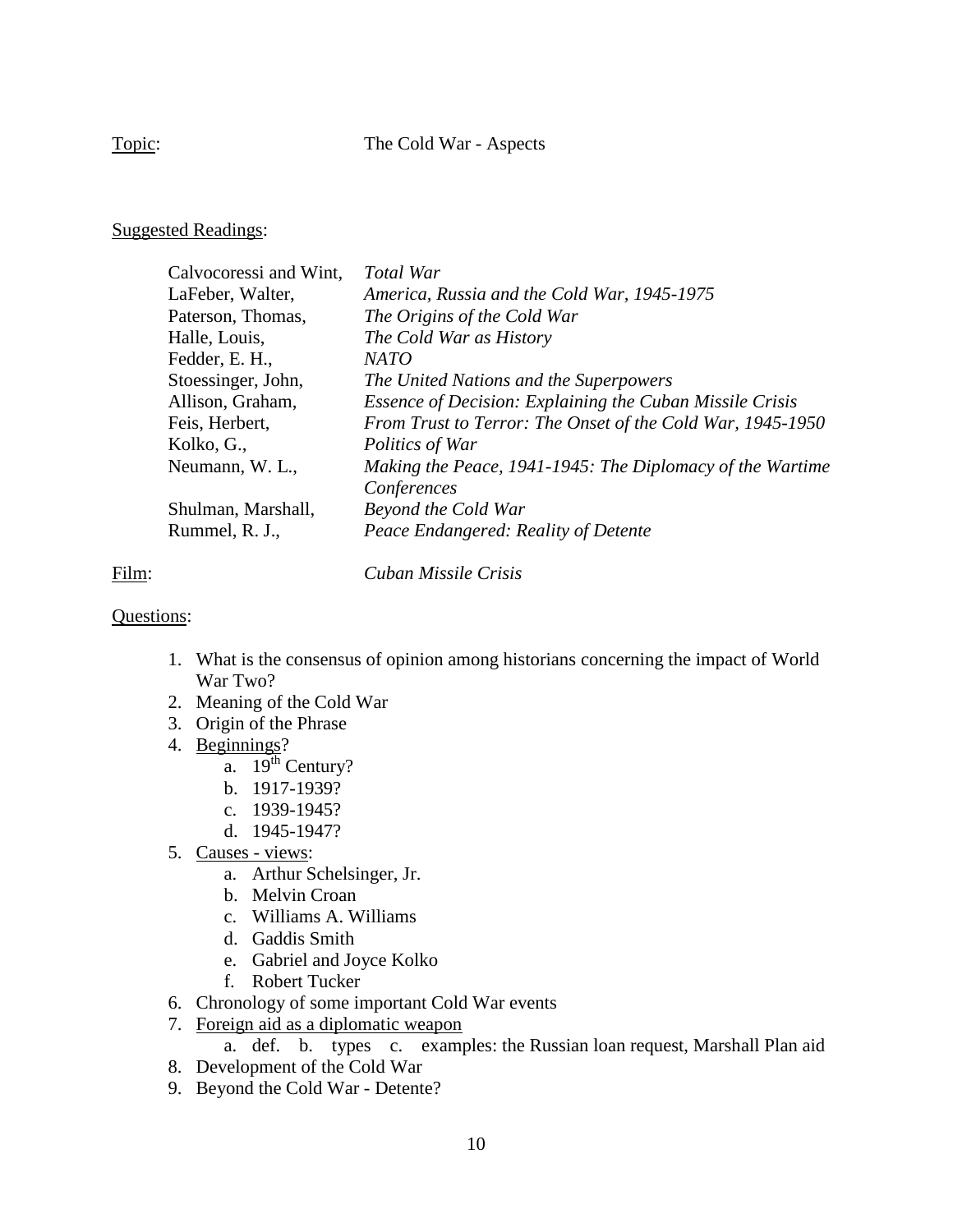Topic: Dynamic Europe at the End of the 20<sup>th</sup> Century

# Suggested Readings:

| Johnson, Ailish,     | European Welfare State and Supranational Governance of                  |
|----------------------|-------------------------------------------------------------------------|
|                      | Social Policy                                                           |
| Taylor-Gooby, Peter, | Making a European Welfare State                                         |
| Kleinman, Mark,      | A European Welfare State?                                               |
| Duignan, Peter,      | NATO: Its Past, Present and Future                                      |
| Kaplan, Lawrence,    | NATO 1948: The Birth of the Transatlantic Alliance                      |
| Hunter, Shireen T.,  | Islam, Europe's Second Religion                                         |
| Nielsen, Jorgen,     | <b>Muslims in Western Europe</b>                                        |
| Marples, David R.,   | The Collapse of the Soviet Union, 1985-1991                             |
| Sassoon, Donald,     | One Hundred Years of Socialism                                          |
| Muller, Jerry,       | The Clash of Peoples. <i>Foreign Affairs</i> , pp. 18-35. (March/April) |
|                      | 2008.)                                                                  |

# Questions:

Comment: The End of Europe?

| Spengler, Oswald, | The Decline of the West (1918-1922) |
|-------------------|-------------------------------------|
| Laquer, Walter,   | The Last Days of Europe? (2007)     |

## 1. The European Welfare State

- a. definition
- b. politicalization of the debate in the US: "welfare" "socialism"
- c. genesis:
	- i. Bismarck's Welfare State
	- ii. Roosevelt's "New Deal"
- d. Britain Beveridge Report 1940 / Clement Attlee's Labor Government
- e. "flexicurity" in Denmark
- f. criticism of the Welfare State

# 2. Common Market / European Union (EU)

- a. Treaty of Rome 1952
- b. the Euro
- c. Maastricht Treaty 1992
- 3. Surging NATO
	- a. creation and mission
	- b. eastward expansion and ramifications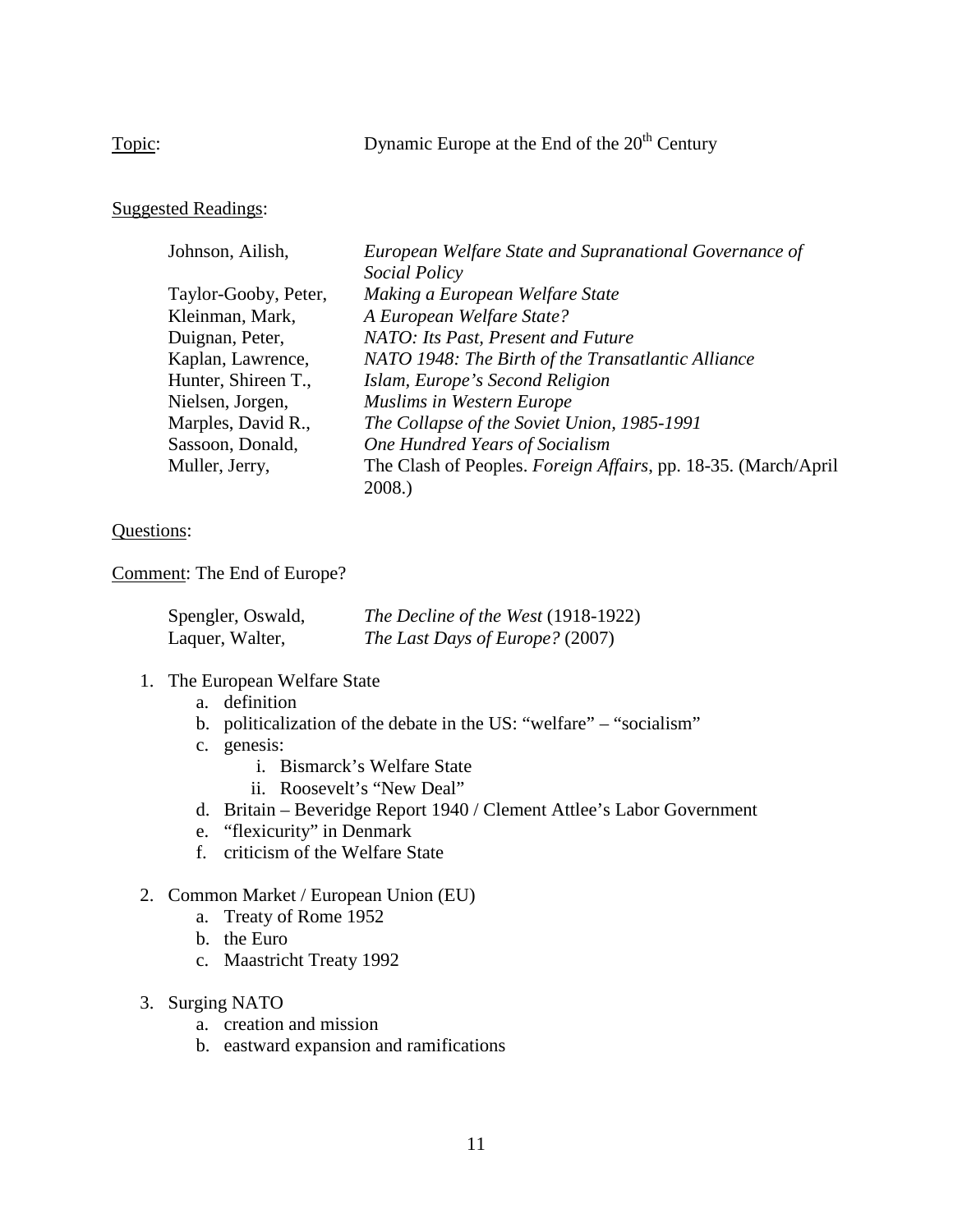- 4. Immigration: to and within
	- a. waves, reasons for
	- b. poles in Britain and North Africans in Marseilles
	- c. consequences: "Eurabia," "Londonistan," "France for the French"
- 5. Revived Ethnic Nationalism
	- 8. Is partition an answer>
- 6. Retreat from Empire
	- 9. dissolution and consequences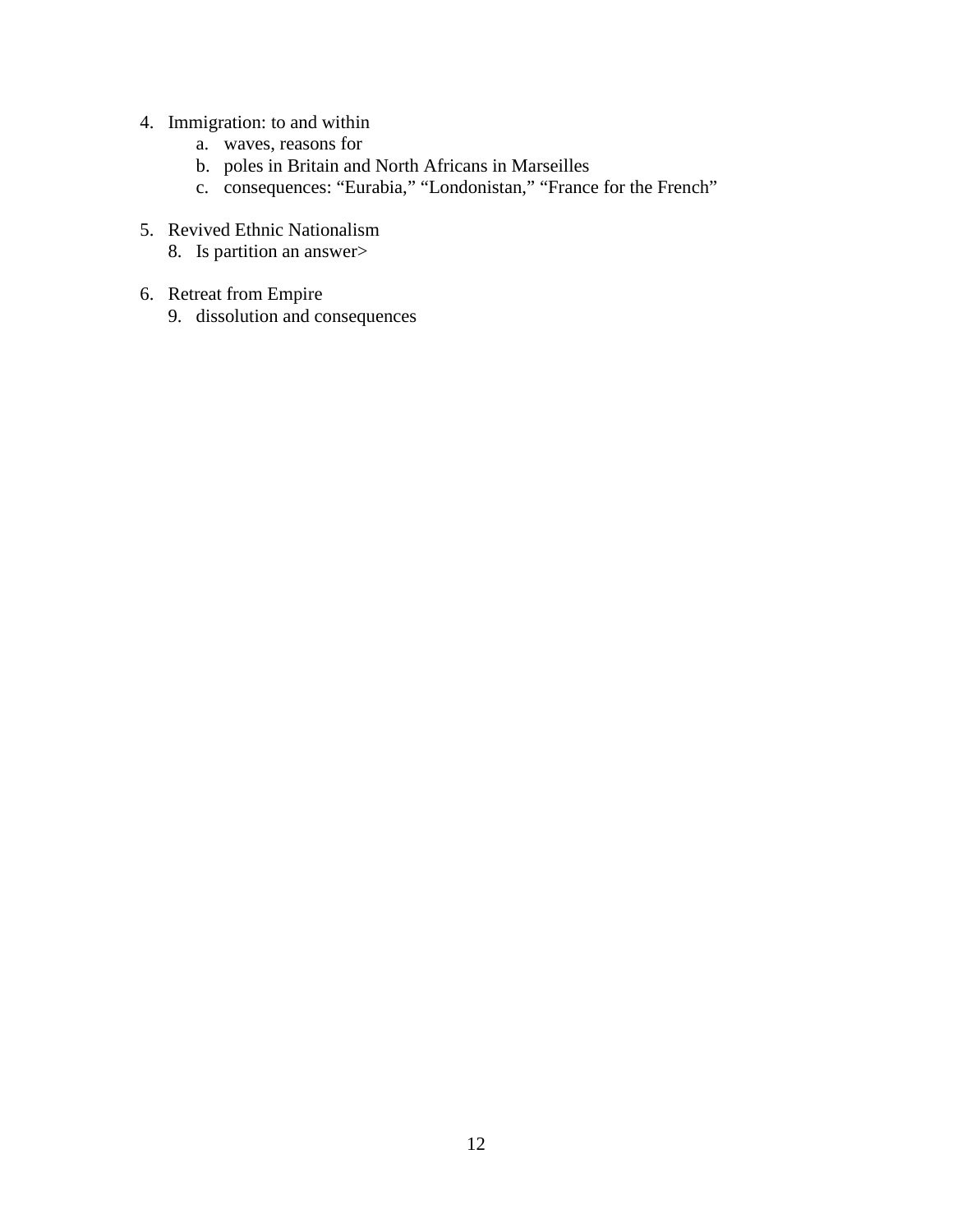#### European Artists:

- 1. Pablo Picasso
- 2. Cubism
- 3. *Les Demoiselles d'Avignon* (painting)
- 4. Salvadore Dali
- 5. Igor Stravinksy
- 6. Boris Pasternak
- 7. Abram Khachaturian
- 8. Albert Camus
- 9. Sergei Prokofiev
- 10. Paul Klee
- 11. Wassily Kandinsky
- 12. Amedeo Modigliani
- 13. Ben Nicholson
- 14. Le Corbusier
- 15. The Bauhaus Movement / Buildings
- 16. Walter Gropius
- 17. Marcel Proust
- 18. Franz Kafka
- 19. E.M. Forster
- 20. James Joyce
- 21. Virginia Woolf
- 22. William Butler Yeats
- 23. Ignazio Silone
- 24. Jean-Paul Sartre
- 25. Simone de Beauvoir
- 26. Andre Gide
- 27. Thomas Mann
- 28. Guenter Grass
- 29. Ingmar Bergman
- 30. Vittorio de Sica
- 31. Federico Fellini
- 32. Michelangelo Antonioni
- 33. Henry Moore
- 34. Alberto Giacometti
- 35. Mies Van Der Rohe
- 36. Dmitri Shostakovich
- 37. Paul Hindemith
- 38. Alexander Solzhenitsyn
- 39. Ignacy Jan Paderewski
- 40. Jean Sibelius
- 41. Luciano Pavarotti
- 42. Jacha Heifetz
- 43. Sergei Rochmaninoff
- 44. Martin Heidegger